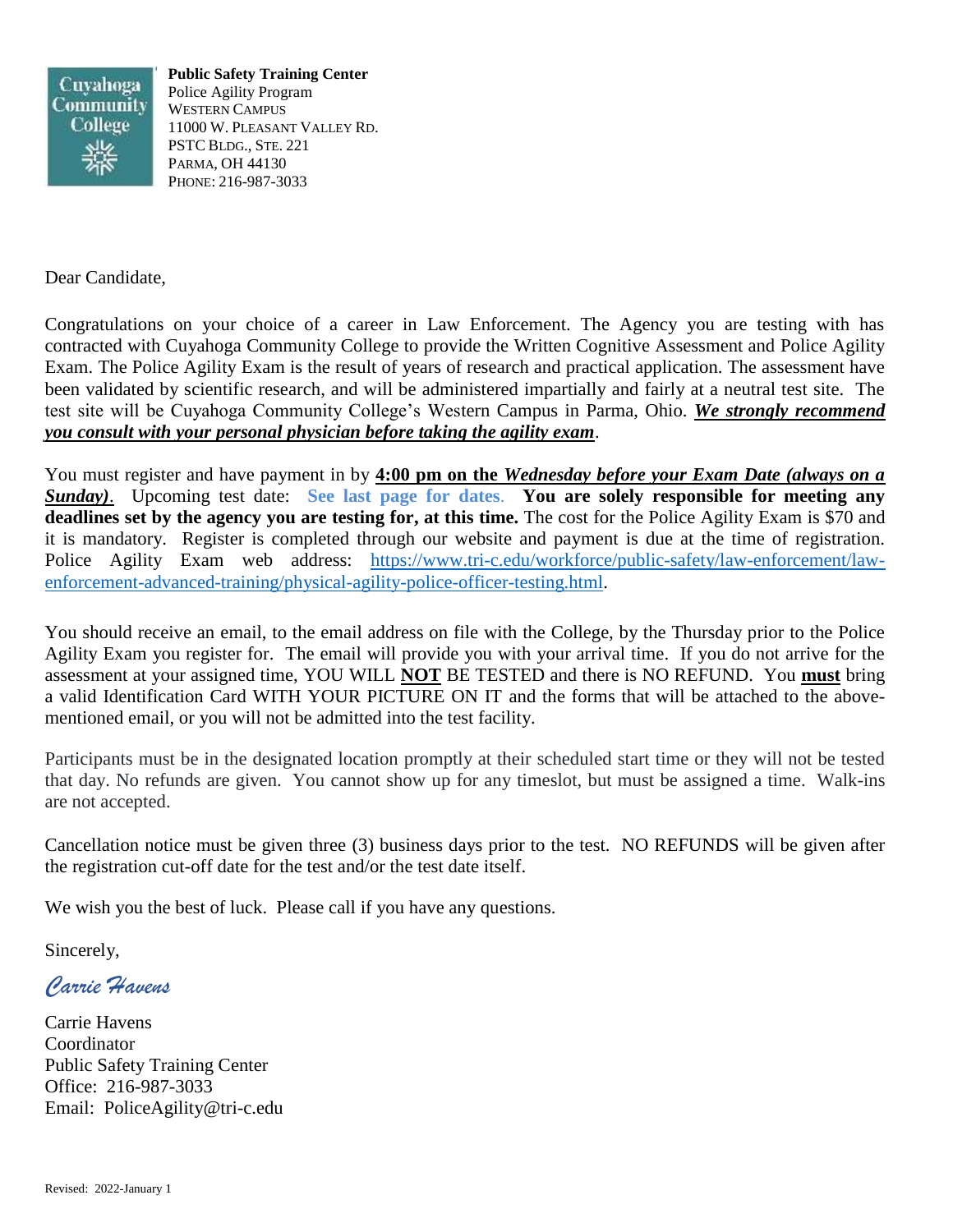# Cuyahoga Community College Public Safety Training Center Law Enforcement Division Police Agility Program

## **Preparing for the Police Physical Agility Exam**

## **WHAT TEST STANDARDS MUST BE MET?**

There are three events that must be successfully completed to receive a Cuyahoga Community College Certificate of Completion. Each event is scored separately and the participant must meet the standard on each and every event to a certificate. The standards are as follows:

| <b>COOPER INSTITUTE OF AEROBIC RESEARCH STANDARDS</b> |                     |       |       |       |       |  |  |
|-------------------------------------------------------|---------------------|-------|-------|-------|-------|--|--|
| 30 <sup>th</sup> percentile                           |                     |       |       |       |       |  |  |
| <b>AGE</b>                                            |                     | 20-29 | 30-39 | 40-49 | 50-59 |  |  |
|                                                       | $1.5$ Run           | 13:16 | 13:48 | 14:33 | 16:16 |  |  |
| <b>MEN</b>                                            | Minute)<br>Sit-Ups  | 35    | 32    | 27    | 21    |  |  |
|                                                       | Push-Ups (1 Minute) | 26    | 20    | 15    | 10    |  |  |
|                                                       | $1.5$ Run           | 15:52 | 16:38 | 17:22 | 18:59 |  |  |
| <b>WOMEN</b>                                          | Sit-Ups (1 Minute)  | 30    | 22    | 17    | 12    |  |  |
|                                                       | Push-Ups (1 Minute) | 13    | 09    | 07    | $09*$ |  |  |

\*Modified push-ups.

#### **HOW TO PREPARE FOR THE TEST?**

| PHYSICAL FITNESS ASSESSMENT PREP / TRAINING ROUTINES |                                                                                                                                                                                                |             |                                                                                                                                                                                                               |                 |                  |                  |
|------------------------------------------------------|------------------------------------------------------------------------------------------------------------------------------------------------------------------------------------------------|-------------|---------------------------------------------------------------------------------------------------------------------------------------------------------------------------------------------------------------|-----------------|------------------|------------------|
| <b>MEEK</b>                                          | <b>MAX PUSHUPS &amp; SIT-UPS</b><br>3X/WEEK<br>Determine your max push-up/sit-ups; this will<br>be the initial training repetition dose (ITRD).<br>Add 2 repetitions for each successful week. |             | 1.5 MILE RUN<br>The progressive routine below is proven to gradually increase your running<br>endurance. If applicable, you may advance the schedule on a weekly basis and then<br>proceed to the next level. |                 |                  |                  |
|                                                      | <b>SETS</b>                                                                                                                                                                                    | <b>REPS</b> | <b>ACTIVITY</b>                                                                                                                                                                                               | <b>DISTANCE</b> | <b>MAX TIME</b>  | <b>FREQUENCY</b> |
|                                                      |                                                                                                                                                                                                | <b>ITRD</b> | Walk                                                                                                                                                                                                          | 1 mile          | 17-20 min        | 5x/week          |
| $\overline{2}$                                       | 2                                                                                                                                                                                              | ITRD+2      | Walk                                                                                                                                                                                                          | 1.5 miles       | 25-29 min        | 5x/week          |
| 3                                                    | 3                                                                                                                                                                                              | ITRD+4      | Walk                                                                                                                                                                                                          | 2 miles         | 32-35 min        | 5x/week          |
| 4                                                    | 3                                                                                                                                                                                              | ITRD+6      | Walk                                                                                                                                                                                                          | 2 miles         | 28-30 min        | 5x/week          |
| $5\overline{)}$                                      | 3                                                                                                                                                                                              | ITRD+8      | Walk / Jog                                                                                                                                                                                                    | 2 miles         | 27 min           | 5x/week          |
| 6                                                    | 3                                                                                                                                                                                              | ITRD+10     | Walk / Jog                                                                                                                                                                                                    | 2 miles         | 26 min           | 5x/week          |
| $\overline{7}$                                       | 3                                                                                                                                                                                              | ITRD+12     | Walk / Jog                                                                                                                                                                                                    | 2 miles         | $25 \text{ min}$ | 5x/week          |
| 8                                                    | 3                                                                                                                                                                                              | ITRD+14     | Walk / Jog                                                                                                                                                                                                    | 2 miles         | 24 min           | 5x/week          |
| 9                                                    | 3                                                                                                                                                                                              | ITRD+16     | Jog                                                                                                                                                                                                           | 2 miles         | 23 min           | 4x/week          |
| 10                                                   | 3                                                                                                                                                                                              | ITRD+18     | Jog                                                                                                                                                                                                           | 2 miles         | 22 min           | 4x/week          |